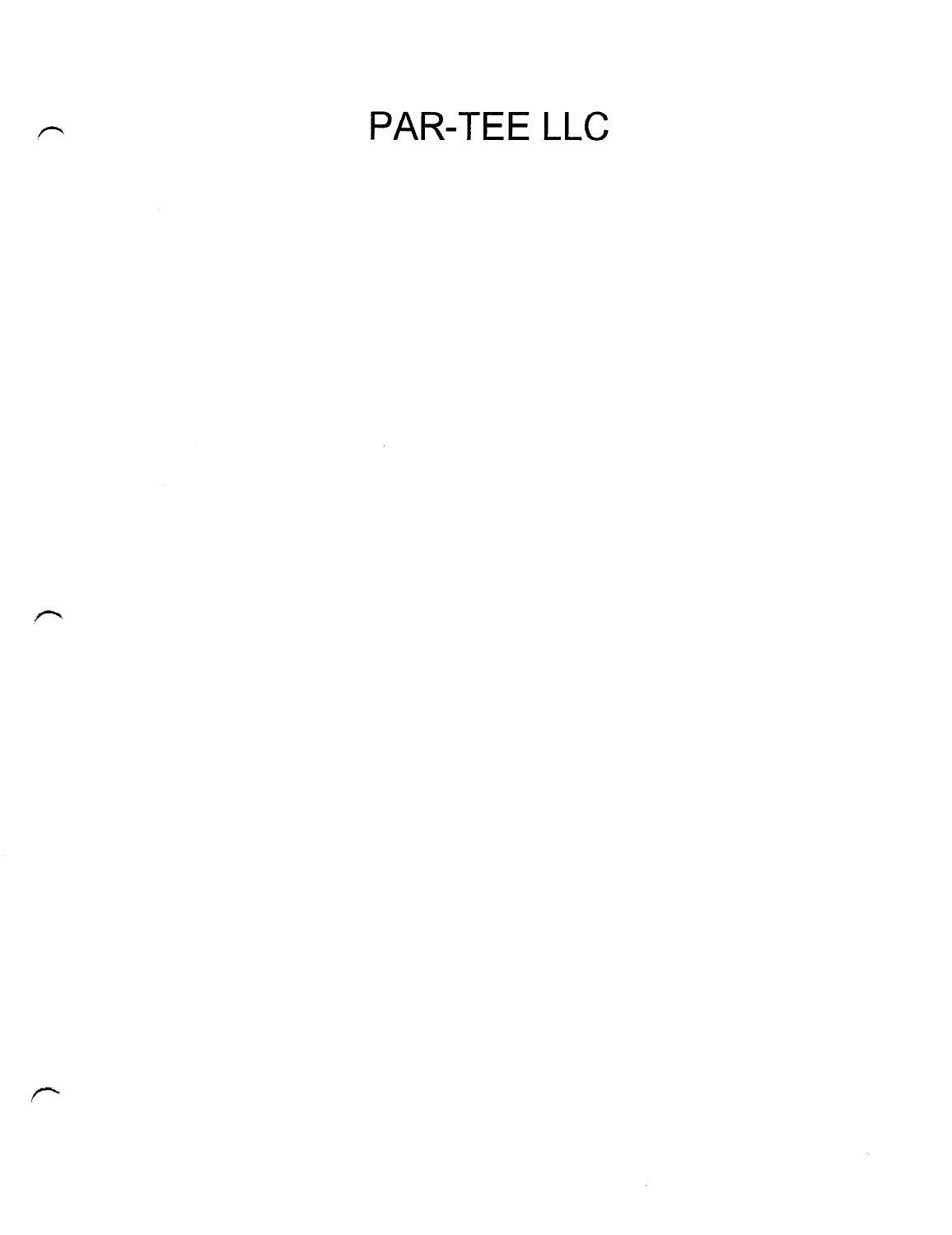## P.S.C. NO. 1 CANCELS P.S.C. ADOPTION NO. 1

# PAR-TEE, LLC d/b/a PERRY PARK RESORT OF PERRY PARK OWEN COUNTY, KENTUCKY

Rates, Rules and Administrative Regulations for Furnishing

#### SEWER SERVICE

at

## PERRY PARK RESORT OWEN COUNTY, KENTUCKY

# FILED WITH PUBLIC SERVICE COMMISSION OF KENTUCKY

rus - I, h (25): 1994년 - 1995년 <del>- 1994</del>

# DATE OF ISSUE: September 21, 1999

DATE EFFECTIVE: September 21, 1999  $\frac{SEP}{21}$  1999

Issued by: PAR-TEE, LLC d/b/a Perry Park Resort

By:

Mark Seibert Manager Perry Park Resort

 $\lambda$ 

 $\mathbf{u}$ 

PUHOLING INC.  $\frac{1.48733011}{1.437}$ William Walland<br>Michigal Official  $\sum_{i=1}^{n} \sum_{i=1}^{n} \sum_{j=1}^{n} \sum_{j=1}^{n} \sum_{j=1}^{n} \sum_{j=1}^{n} \sum_{j=1}^{n} \sum_{j=1}^{n} \sum_{j=1}^{n} \sum_{j=1}^{n} \sum_{j=1}^{n} \sum_{j=1}^{n} \sum_{j=1}^{n} \sum_{j=1}^{n} \sum_{j=1}^{n} \sum_{j=1}^{n} \sum_{j=1}^{n} \sum_{j=1}^{n} \sum_{j=1}^{n} \sum_{j=1}^{n} \sum_{j=1}^{n} \sum_{j=1}^{n}$ BY SER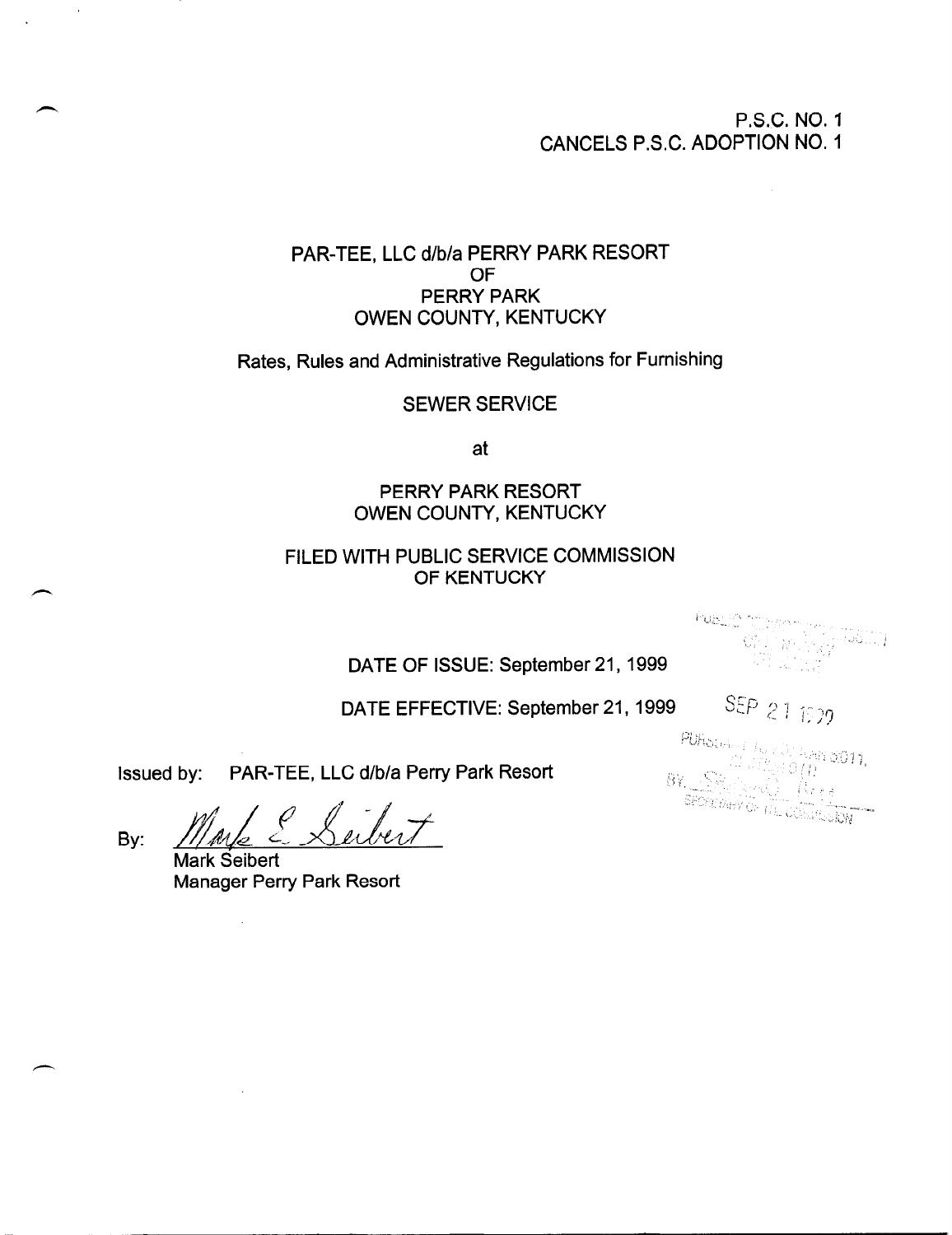#### FORM FOR FILING RATE SCHEDULES (Page 2 of Tariff)

P.S.C. NO.: 1 Original Sheet No. 2 Cancels P.S.C. Adoption No.: 1, Original Sheet No. 2

#### Name of Utility: PAR-TEE, LLC d/b/a PERRY PARK RESORT

#### RULES & ADMINISTRATIVE REGULATIONS

- 1. Bills are sent every month. Bills will be dated the last day of each month and mailed immediately. Said bills are to be paid within twenty (20) days. Any bills unpaid after thirty (30) days from the date of the bill will be subject to a three percent (3%) penalty.
- 2. Complaints may be made to the operators of the system for correction.
- 3. Sewer bills may be paid at Par-Tee, LLC d/b/a Perry Park Resort P.O. Box 147 Perry Park, Kentucky 40363.

DATE OF ISSUE: September 21, 1999

DATE EFFECTIVE: September 21, 1999

A

Issued by: Par-Tee, LLC d/b/a Perry Park Resort

 $\frac{f}{f}$ .

SEP 21 1009 **PURSU**ANT TO 8DY (1969-50011)<br>CELETY TEN VARI 5011)  $\mathbf{R}_{\text{max}} = \mathbf{P} \mathbf{R}_{\text{max}} = \sum_{i=1}^{N} \mathbf{P} \mathbf{P} \mathbf{P} \mathbf{P} \mathbf{P} \mathbf{P} \mathbf{P} \mathbf{P} \mathbf{P} \mathbf{P} \mathbf{P} \mathbf{P} \mathbf{P} \mathbf{P} \mathbf{P} \mathbf{P} \mathbf{P} \mathbf{P} \mathbf{P} \mathbf{P} \mathbf{P} \mathbf{P} \mathbf{P} \mathbf{P} \mathbf{P} \mathbf{P} \mathbf{P} \mathbf{P} \mathbf{P} \mathbf{P}$ 

Pue mi

Name of Officer:

Mark Seibert Manager Perry Park Resort '.'. '>/' ,; Title: : -. " '.. ."..\_ ,.,L 1 ~ L ,' ;: ,i d '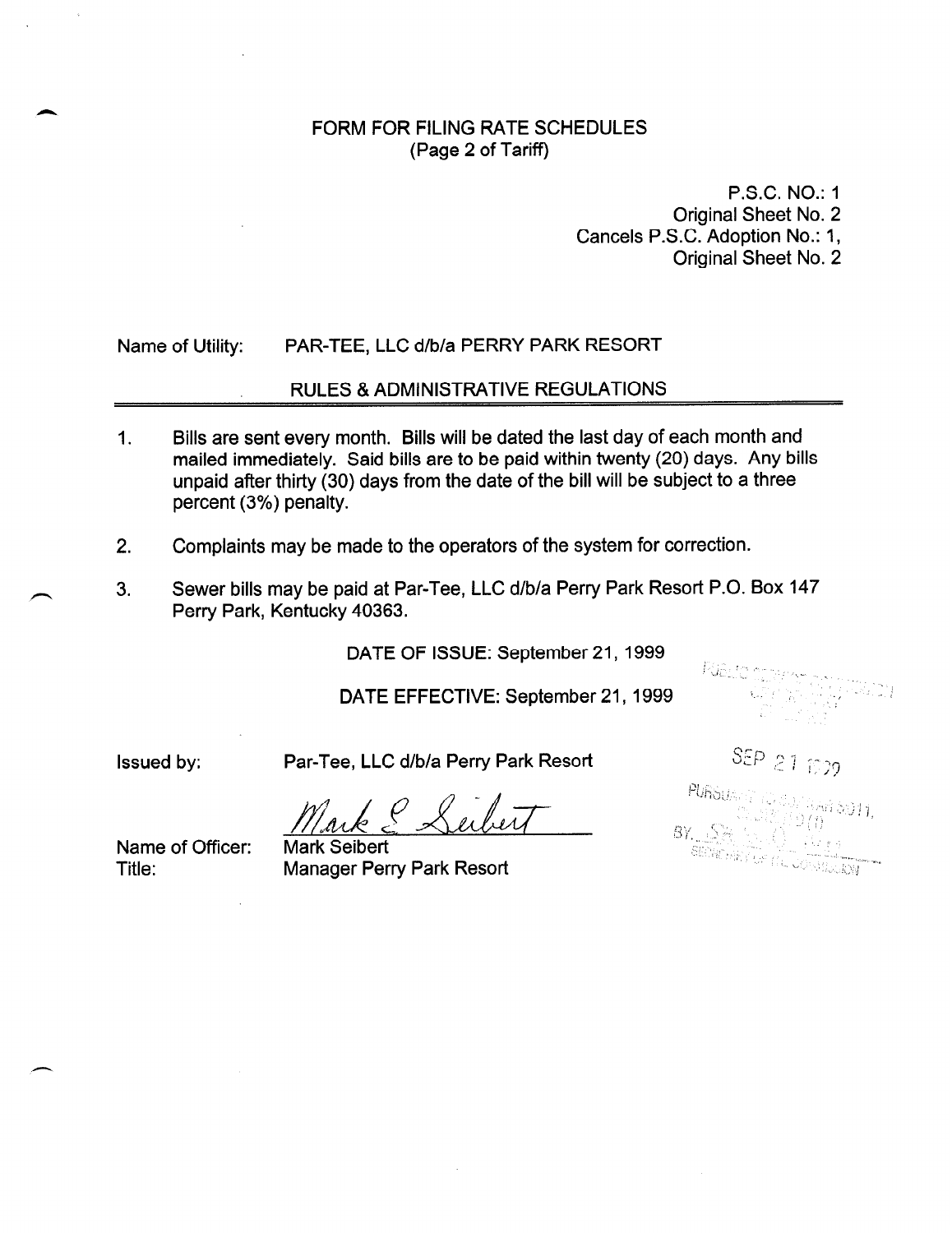|                                     | FOR                     | Perry Park Resort<br>Community, Town or City |  |
|-------------------------------------|-------------------------|----------------------------------------------|--|
|                                     | P.S.C. KY. NO.          |                                              |  |
|                                     | 1 <sup>st</sup> Revised | SHEET NO.                                    |  |
| Par-Tee LLC d/b/a Perry Park Resort |                         | CANCELLING P.S.C. KY. NO. 1                  |  |
| (Name of Utility)                   | Original                | SHEET NO.                                    |  |

**MONTHLY SEWER RATE:** 

| <b>Single Family Residential</b>                       | \$26.63 |  |
|--------------------------------------------------------|---------|--|
|                                                        |         |  |
| <b>Commercial Customers per Residential Equivalent</b> | \$26.63 |  |

| DATE OF ISSUE.<br>March 6, 2014<br>Month / Date / Year                                                                        | <b>KENTUCKY</b><br>PUBLIC SERVICE COMMISSION        |
|-------------------------------------------------------------------------------------------------------------------------------|-----------------------------------------------------|
| <b>DATE EFFECTIVE</b><br>February 19, 2014<br>Month / Date / Year                                                             | <b>JEFF R. DEROUEN</b><br><b>EXECUTIVE DIRECTOR</b> |
| $n_{\rm A}$ ks<br><b>ISSUED BY</b><br>(Signature of Officer)                                                                  | <b>TARIFF BRANCH</b>                                |
| AWAGER<br>SEPIEKA (<br><b>TITLE</b>                                                                                           | <b>EFFECTIVE</b>                                    |
| BY AUTHORITY OF ORDER OF THE PUBLIC SERVICE COMMISSION<br>IN CASE NO.<br>$-2013 - 00314$<br><b>DATED</b><br>February 19, 2014 | 3/1/2014<br>PURSUANT TO 807 KAR 5:011 SECTION 9 (1) |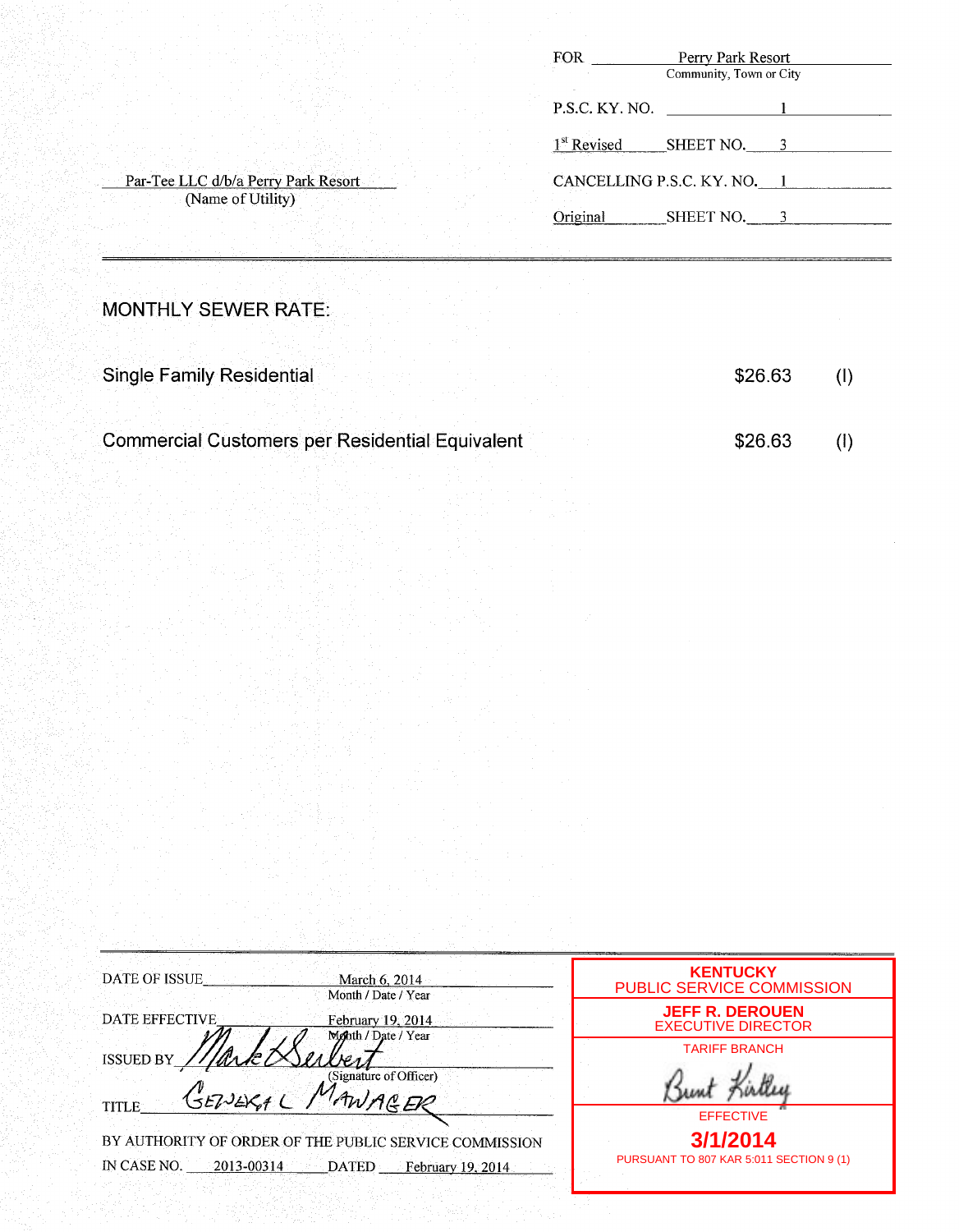**Perry Park Country Club** 

595 Springport Ferry Road P.O. Box 147 Perry Park, KY 40363

# **Statement**

| ļ | DATE    |
|---|---------|
|   |         |
|   | 5/31/99 |

**BILL TO** .-.. .-.-\_. ALLEN, CALVING. PO BOX I5 27 SWAN COURT PERRY PARK. KY 40363



I

| <b>CURRENT</b> | DUE. | 1-30 DAYS PAST 31-60 DAYS PAST [61-90 DAYS PAST] OVER 90 DAYS<br>DUE. | DUE  | <b>PAST DUE</b> | AMOUNT DUE |  |
|----------------|------|-----------------------------------------------------------------------|------|-----------------|------------|--|
| 32.87          | 0.00 | 0.00                                                                  | 0.00 | 0.00            | \$32.87    |  |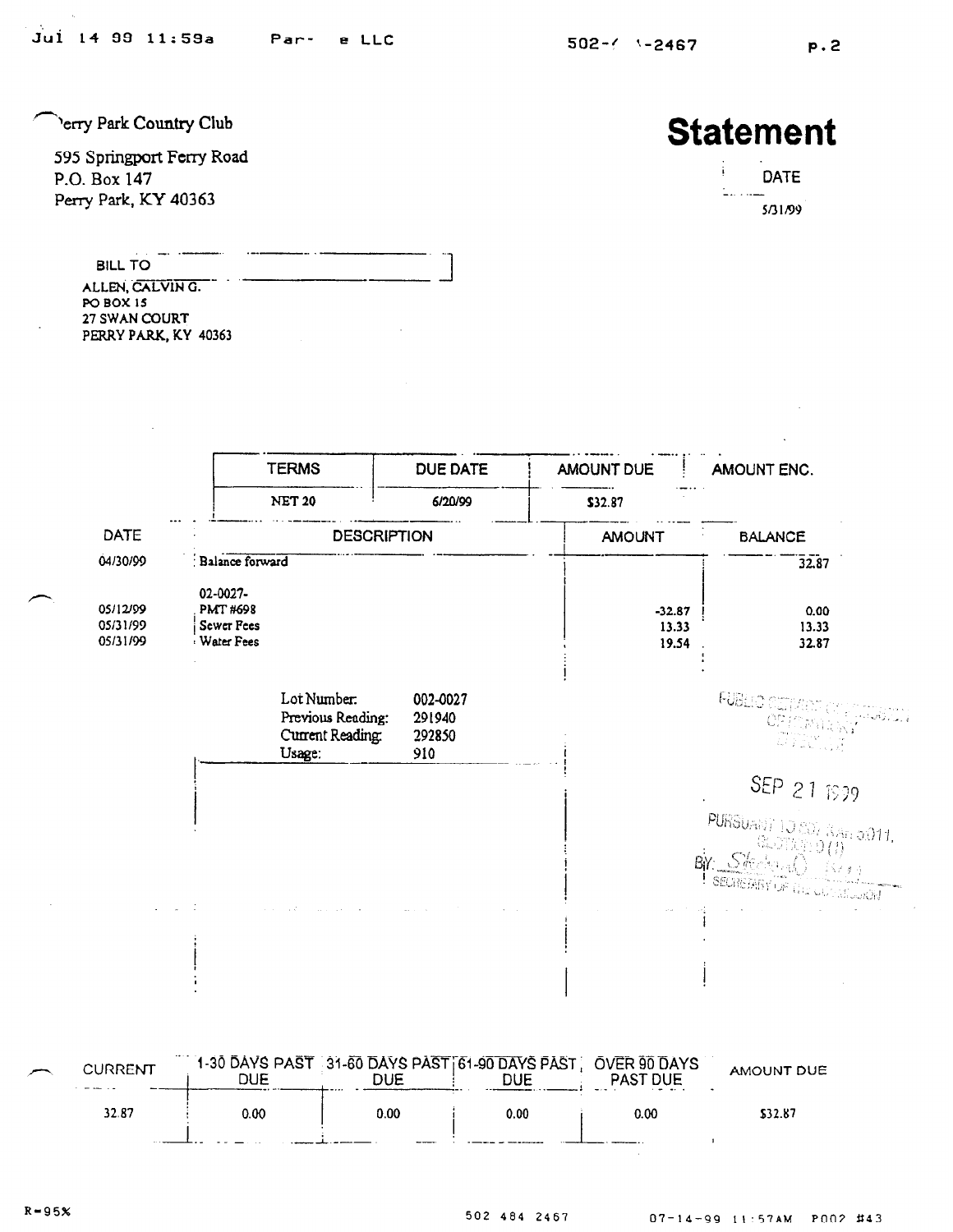|                                        | FOR Par-Tee LLC d/b/a Perry Park Resort<br>Community, Town or City |
|----------------------------------------|--------------------------------------------------------------------|
|                                        | P.S.C. KY. NO.                                                     |
|                                        | Original<br>SHEET NO. 5                                            |
| Perry Park Resort<br>(Name of Utility) | CANCELLING P.S.C. KY. NO.                                          |
|                                        | SHEET NO.                                                          |
|                                        |                                                                    |

#### **RULES** AND **REGULATIONS**

Connection Charges:

Any prospective customer, and any subdivider, developer, contractor, or other entity which is not a prospective customer, requiring service for a defined undeveloped area that is determined feasible to serve, will be charged the full cost of installation. In such instances the prospective customer, subdivider, developer, contractor, or other entity which is not a prospective customer will be charged a contribution in aid of construction.

If any prospective customer is directly charged a contribution in aid of construction, the contribution shall be subject to Public Service Commission approval. If any subdivider, developer, contractor, or any other entity which is not a prospective customer is directly charged a contribution in aid of construction, the contribution charged shall be subject to negotiation between the utility and the subdivider, developer, contractor or other entity which is not a prospective customer, and such charge shall not be subject to Public Service Commission approval.

Any customers ultimately connected under this arrangement shall be charged according to the utility's current approved rates filed with the Public Service Commission.

For purposes of this provision the term "prospective customer'' shall mean any person, firm or corporation which expresses the intent to become an ultimate user or customer of the utility at the time of the contribution in aid of construction is charged. **A** subdivider, developer or contractor is not considered a "prospective customer" for the purposes of this section.

| DATE OF ISSUE September 10, 2004                       |                                  |
|--------------------------------------------------------|----------------------------------|
| Month / Date / Year                                    | <b>PUBLIC SERVICE COMMISSION</b> |
| DATE EFFECTIVE<br>October 10, 2004                     | <b>OF KENTUCKY</b>               |
| Month / Date / Year                                    | <b>EFFECTIVE</b>                 |
| <b>ISSUED BY</b>                                       | 10/10/2004                       |
| (Signature of Officer)                                 | PURSUANT TO 807 KAR 5:011        |
| EDUMAL MANAGLIC<br><b>TITLE</b>                        | SECTION 9(1)                     |
| BY AUTHORITY OF ORDER OF THE PUBLIC SERVICE COMMISSION |                                  |
|                                                        | <b>Executive Director</b>        |
|                                                        |                                  |